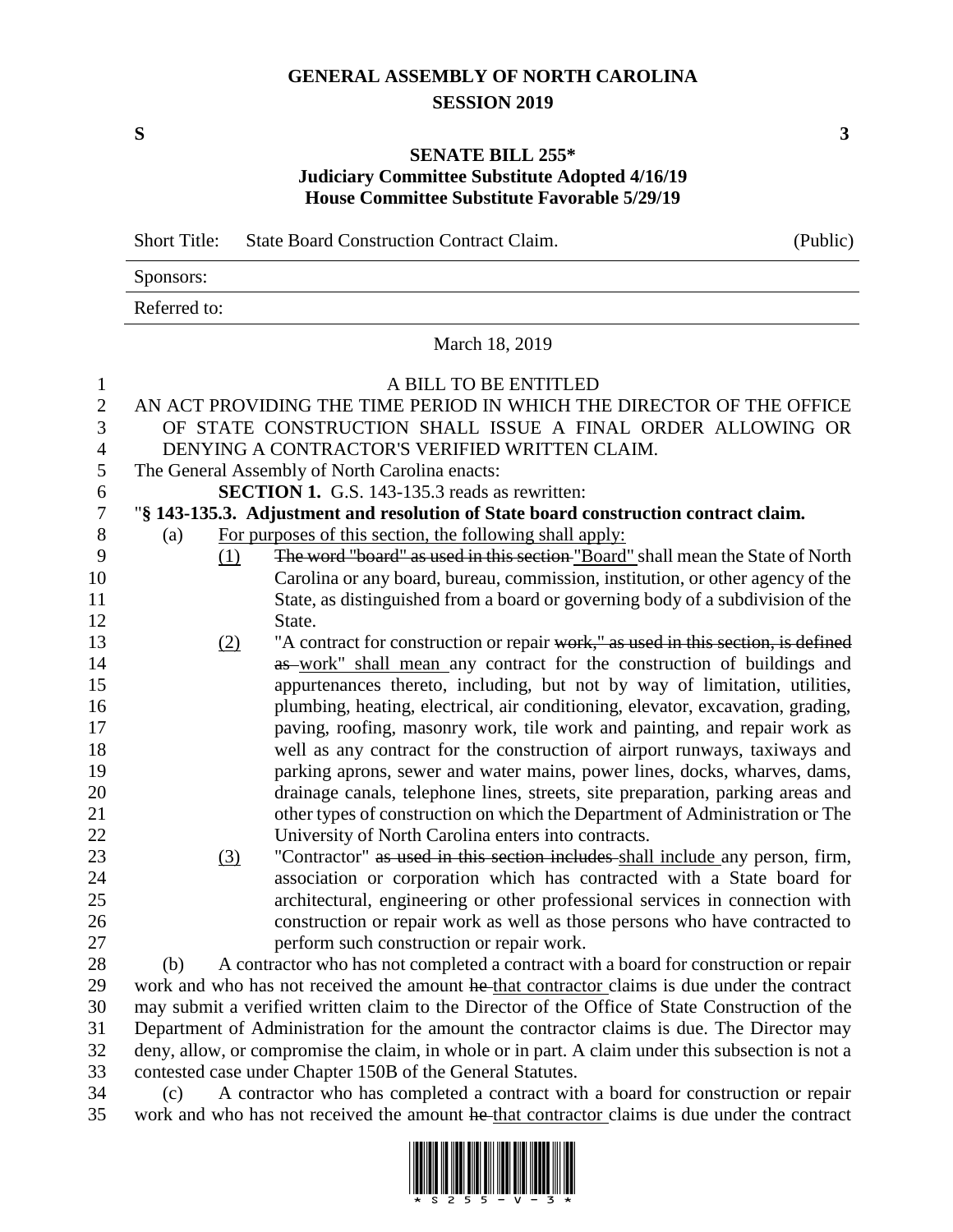## **General Assembly Of North Carolina Session 2019 Session 2019**  may submit a verified written claim to the Director of the Office of State Construction of the Department of Administration for the amount the contractor claims is due. The verified written claim shall be submitted within 60 days after the contractor receives a final statement of the 4 board's disposition of his the claim and shall state the factual basis for the claim. The Director shall investigate a submitted claim within 90 days of receiving the claim, or within any longer time period upon which the Director and the contractor agree. The contractor may appear before the Director, either in person or through counsel, to present facts and 8 arguments in support of his the verified written claim. The Director may allow, deny, or compromise the verified written claim, in whole or in part. The Director shall give the contractor 10 a written statement of the Director's decision on the contractor's claim. final written decision, as provided in subsection (c2) of this section, allowing or denying those portions of the contractor's claim that have not been previously compromised. 13 A contractor who is dissatisfied with the Director's decision on a claim submitted under this subsection may commence a contested case on the claim under Chapter 150B of the General Statutes. The contested case shall be commenced within 60 days of receiving the Director's written statement of the decision. 17 (c1) A contractor who is dissatisfied with the Director's final written decision on a claim verified written claim, or any portion of a verified written claim, submitted under subsection (c) of this section may commence a contested case on the claim under Chapter 150B of the General Statutes. The contested case shall be commenced within 60 days of receiving the Director's written statement of the decision. (c2) The verified written claim submitted under subsection (c) of this section shall be disposed of as follows: (1) If the verified written claim was originally for an amount less than one hundred thousand dollars (\$100,000), the Director shall investigate and issue a final written decision allowing or denying the verified written claim, in whole or in part, within 120 days of receipt of the contractor's verified written claim. (2) If the verified written claim was originally for an amount of at least one hundred thousand dollars (\$100,000) but less than five million dollars (\$5,000,000), the Director shall investigate and issue a final written decision allowing or denying the verified claim, in whole or in part, within 180 days of receipt of the contractor's verified written claim. (3) If the verified written claim was originally for an amount of five million dollars (\$5,000,000) or more, the Director shall investigate and issue a final written decision allowing or denying the verified written claim, in whole or in part, within 270 days of receipt of the contractor's verified written claim. (c3) Prior to the expiration of the time periods provided for in subsection (c2) of this section, the Director and contractor may, in writing, extend the time in which the Director shall issue a final written decision. The Director's failure to issue a final written decision as provided in subsection (c2) of this section, or at the expiration of the agreed-upon extended time, shall be deemed a denial of the portions of the verified written claim not previously compromised, and the contractor may seek relief on those portions of the verified written claim as provided in subsection (c1) or (d) of this section. 45 (d) As to any portion of a verified written claim that is denied by the <del>Director, D</del>irector 46 under subsection (c) of this section, the contractor may, in lieu of the procedures set forth in the 47 preceding subsection (c1) of this section, within six months of receipt of the Director's final 48 written decision, institute a civil action for the sum he the contractor claims to be entitled to under the contract by filing a verified complaint and the issuance of a summons in the Superior Court of Wake County or in the superior court of any county where the work under the contract was